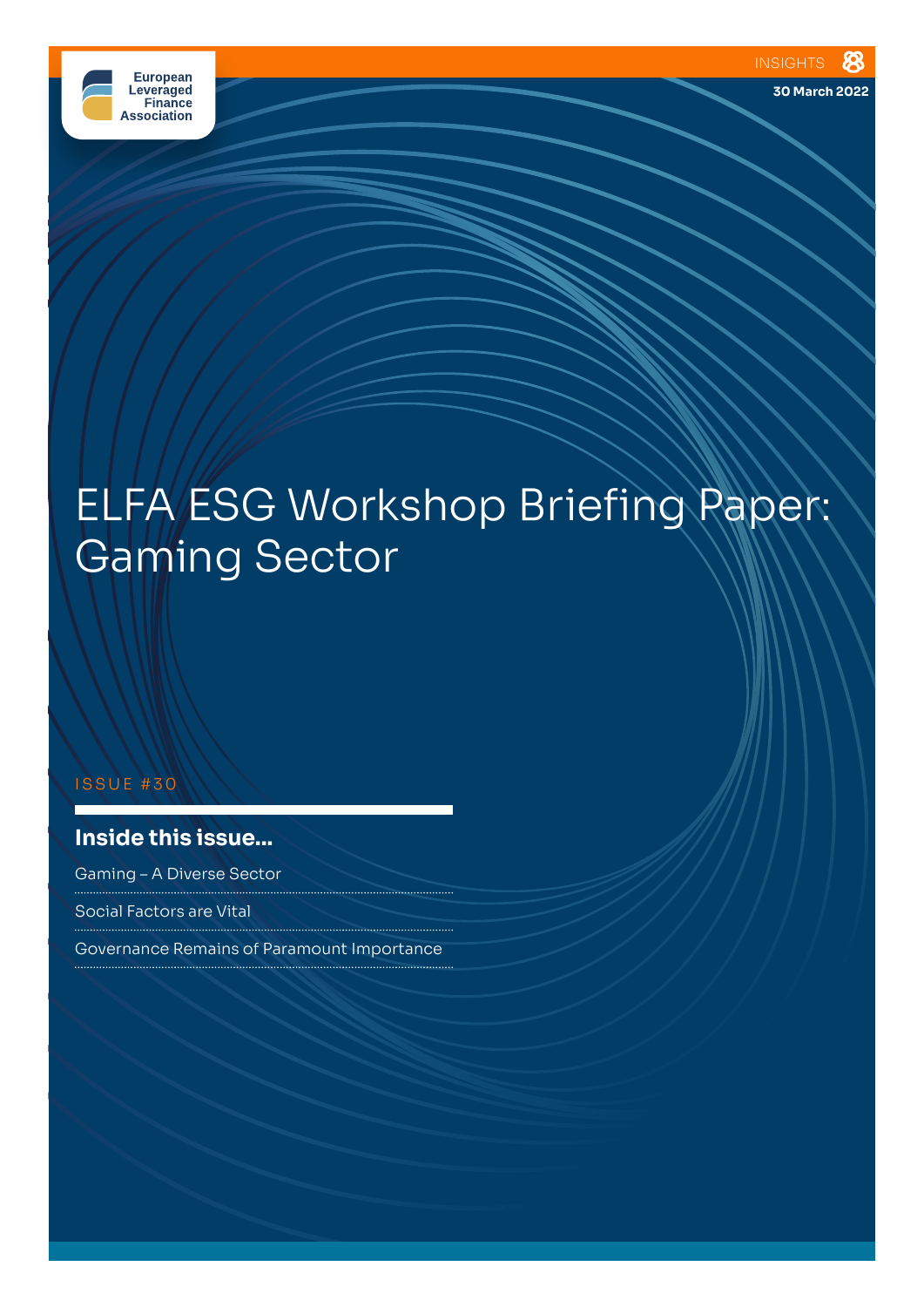# **ELFA ESG Workshop Briefing Paper: Gaming Sector**

# **Introduction**

The European Leveraged Finance Association (ELFA) recently brought together subinvestment grade corporate borrowers, investors and credit rating agencies to discuss environmental, social and governance (ESG) topics relevant to the gaming sector (see Table 1 for attendees). The event attracted over 30 market participants, including nine representatives from four sub-investment grade corporate borrowers, 19 credit investors and three rating agency analysts.

# **Our key findings from the workshop discussions are grouped into three main areas:**

**1. Gaming is a diverse sector but often the diversity is not acknowledged.** More ESG information from borrowers is needed to help investors and other stakeholders to distinguish between gaming activities;

### **2. Social factors are key in the gaming sector.**

- a. Investors are interested in companies' responsible gaming strategies and how they engage with their stakeholders, but often find there is a lack of disclosure;
- b.Companies process high volumes of customer data that need to be protected and secured;
- c. Human capital management is vital. Borrowers mentioned the difficulty to, for example, recruit and retain good engineers.
- **3. Investors are keen to see a solid corporate ESG strategy and links between executive performance and responsible gaming measures.**

### **Sector-specific considerations for the gaming sector**

### **Key ESG Considerations**

- Responsible gaming strategy
- Link between executive performance and responsible gaming measures
- Governance framework with strong anti-money laundering, anti-bribery and whistleblowing policies, procedures and controls
- Policy and processes in place to protect customer data
- Number of data breaches
- Employee turnover rate and retention plans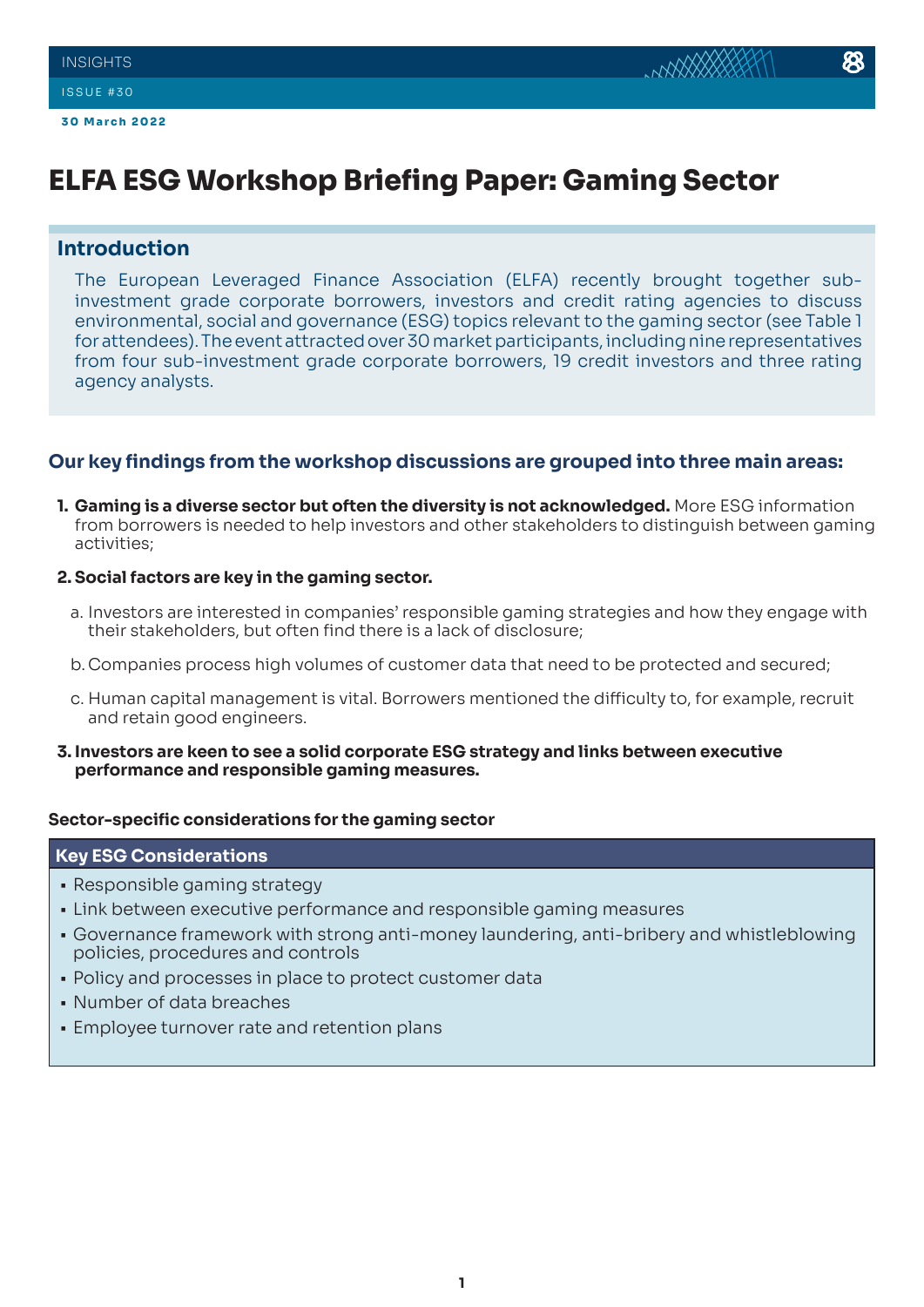#### ISSUE #30

**30 March 2022**

# **Gaming – A Diverse Sector**

One of the challenges in the gaming sector is that the industry is a relatively diversified sector. Gaming encompasses a variety of activities, such as casinos, slot machines, sports and other betting, lotteries, scratch cards, bingo and other games, to name a few. These have historically been consumed at physical venues/ shops, but have increasingly been moving online similar to trends seen in other sectors such as retail. Recently, the gaming industry has been affected by the COVID pandemic due to the closure of brick-and-mortar establishments and the pausing of major sports leagues. As a consequence, consumers turned towards the online gaming platforms instead. This trend has not reversed so far and has continued to gain traction. Gaming analysts also make a distinction between B2B versus B2C companies. The former typically do not have a direct connection with the players and clients could range from other businesses to government entities.

Different gaming activities carry different ESG issues. Lottery businesses, for example, are generally better perceived by external stakeholders and their revenues may also help support important causes or investments. As an example the UK National Lottery Fund has support causes from Early-stage development to reducing social isolation among the elderly.

Nevertheless, companies within the gaming sector tend to be considered equal by investors. For this reason, more awareness needs to be raised of the gaming sector's wide-ranging characteristics and more ESG data from borrowers would be beneficial in highlighting the differences.

# **Social Factors are Vital**

# **Responsible gaming**

Managing social factors well, such as safety of players and employees, is essential in the gaming sector. Investors are interested in companies' responsible gaming strategies and how they engage with their stakeholders. Regulators play an essential role with regards to player protection. With evolving gaming regulations in regions legalising gaming, some responsible gambling practices such as self-exclusion options are becoming more common.

## **Qualitative information that investors are seeking**

Investors typically seek information on the company's responsible gaming strategy and what measures the company takes to prevent, in particular, excessive play and/or play by underage players. Some companies are using advanced technology to detect or prevent problem gaming behaviours. Others carry out audits or shop controls by sending out 'mystery shoppers' to sites, for example, to verify the implementation of age controls.

Companies can provide self-assessment tools for players and implement a variety of usage limits to ensure player protection, such as payment or spending limits, loss limits, time-based limits ('cooling-off period') and limits for maximum betting. Some companies allow customers to self-exclude. Self-exclusion is a tool for players who wish to stop gambling temporarily or permanently. There are also companies which provide a more advanced self-exclusion tool for all online gambling websites, supporting customers to effectively opt-out of having access to gambling online.

Investors at the ELFA workshop mentioned that there is often not much detail on companies' responsible gaming strategies beyond a generic commitment to responsible gambling. Investors would find it more helpful if borrowers, at the minimum, provided more information on the high-level measures that the company takes and, for example, data on product usage which can offer valuable colour to investors.

Workshop participants noted that advertising is one of the main ways customers know which companies are following regulations, as illegal operators do not advertise. Laws surrounding advertising vary by jurisdiction; for example, advertising is banned in Italy. Borrowers at the workshop said they respected industry codes and noted that there are different codes of advertising, broadly similar to one another; for example, each focuses on the protection of minors.

Some investors were of the view that simply operating within a legal framework is not sufficient - sustainability is bigger than just adhering to regulations.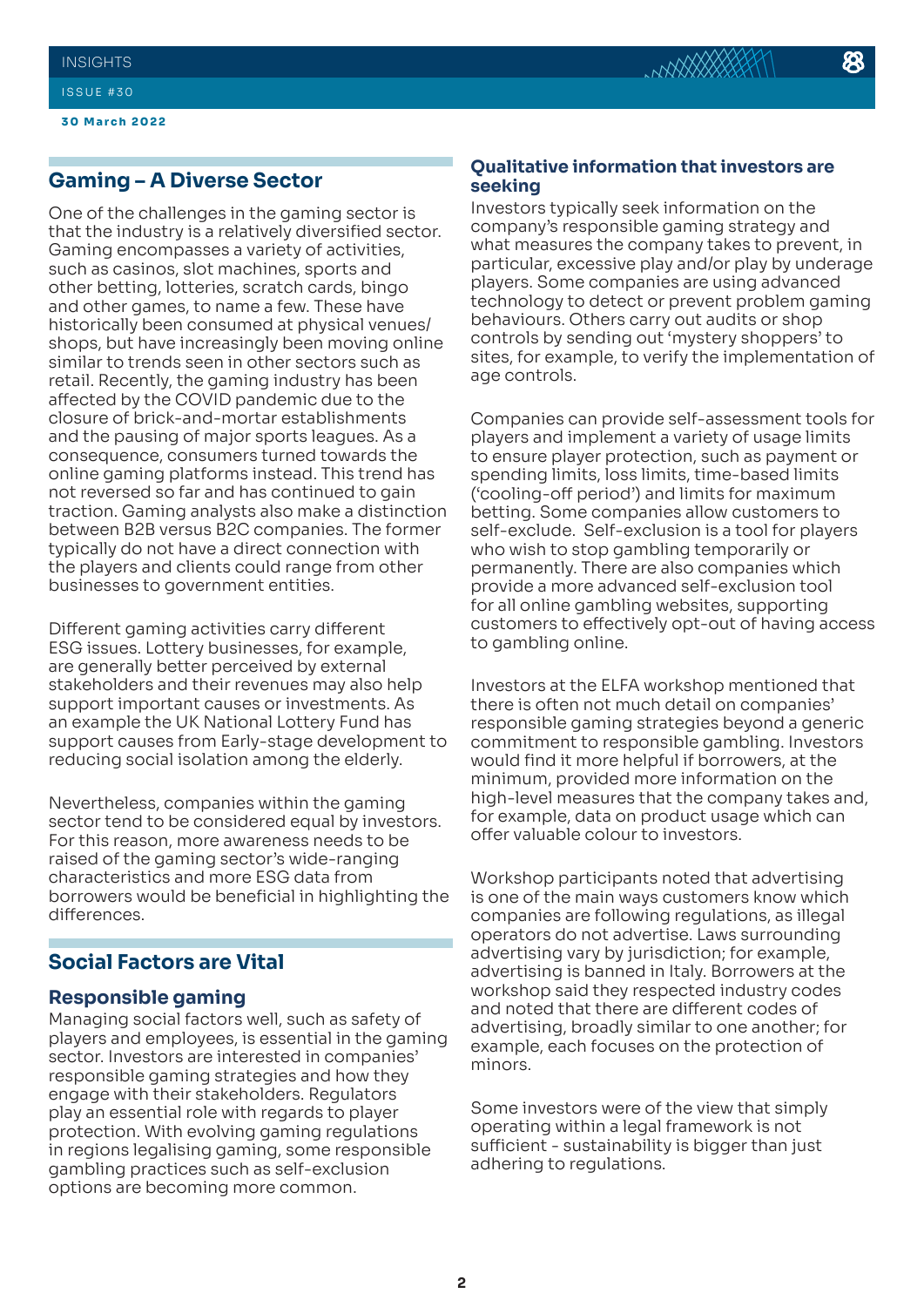#### **INSIGHTS**

#### ISSUE #30

#### **30 March 2022**

A couple of investors mentioned they seek to understand how companies engage with stakeholders, including employees. One company explained they conduct regular employee and customer satisfaction surveys to see whether they are perceived as a responsible gaming company.

#### **Example metrics that investors are seeking**

Investors are looking for metrics around how companies are managing their responsible gaming strategy and at the same time educating consumers of the risk of excessive gaming.

- Number of minors/underage players that have been identified
- Percentage of customers that have set a limit
- Percentage of customers that have selfexcluded
- Percentage of customers that the company has excluded
- An estimate of the percentage of company revenues that is associated with problem gambling
- Customer satisfaction metrics (incl. number of customer complaints)
- Number of hours of employee training on responsible gambling
- Money donated (as a percentage of revenues) to responsible gambling initiatives or treatment of problem gambling
- Percentage of revenues and EBITDA derived from regulated markets

# **"Issuers need to go beyond just showing that they're compliant with regulations." – Investor**

A couple of example metrics are shown below from Tipico's 2020 Corporate Responsibility Report and Entain's 2021 Annual Report.

The "Online: minors identified" chart shows for example how detections have increased due to the strengthening of Tipico's control framework over recent years, as (i) ID verification for online gambling has moved to an earlier point just after registration; and (ii) customers have been restricted to €150 in 2020 until they have proven identity via a verification method such as a video ID verification (in 2021, this deposit amount has been further restricted to €100).

#### **ONLINE: MINORS IDENTIFIED**



#### **Source: Tipico 2020 Corporate Responsibility Report**

# **USAGE OF LIMITS** IN PERCENTAGES OF CUSTOMERS



#### **Source: Tipico 2020 Corporate Responsibility Report**

| <b>Safer betting and gaming</b><br>performance                                                              | 2021      | 2020      | 2019      |
|-------------------------------------------------------------------------------------------------------------|-----------|-----------|-----------|
| Cash and in-kind<br>contributions towards<br>responsible betting and<br>gaming initiatives                  | £12.9m    | f9.7m     | £3.6m     |
| <b>Customer interactions</b><br>regarding problem<br>gambling <sup>1,2</sup>                                | 2,268,550 | 1,390,906 | 1,067,908 |
| Customer complaints <sup>1,2</sup>                                                                          | 4.045     | 6.378     | 15.692    |
| <b>Customer complaints</b><br>specifically related to<br>a betting and gaming<br>transaction <sup>1,2</sup> | 655       | 919       | 2.031     |
| Self-exclusions made <sup>1,2,3</sup>                                                                       | 61.644    | 59.465    | 137.391   |
| <b>Robberies</b>                                                                                            | 36        | 45        | 110       |
| Anti-social behaviour                                                                                       | 4,216     | 4.760     | 6.065     |
| Assaults                                                                                                    | 132       | 204       | 345       |

1. Data covers all UK licences.

2. 2020 and 2019 data have been restated to removed discontinued licences. to be comparable to 2021 data.

3. Data only includes self-exclusions made via Entain's own processes (eg via<br>customer services), and does not include third-party self-exclusion schemes such<br>as, for example, GAMSTOP (National Online Self-Exclusion Scheme Operator Self Exclusion Scheme

#### **Source: Entain 2021 Annual Report**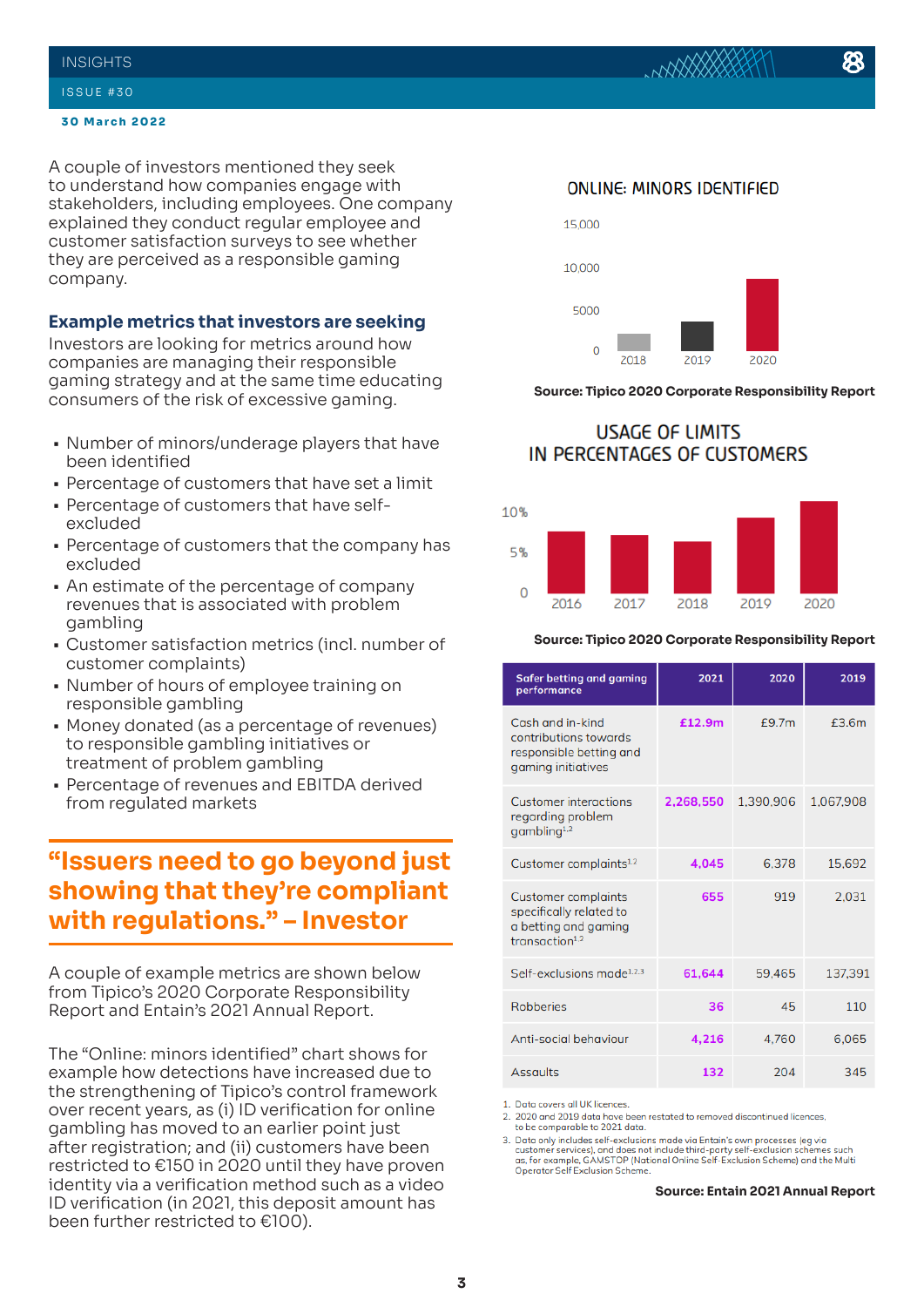# **Data privacy and security**

Borrowers at the workshop mentioned they have focused on data privacy and security as they have high volumes of customer data. This data is essential because it is used to determine caps on amounts that can be bet or allow for self-exclusions. It can help anticipate problem gambling amongst customers.

## **Qualitative information that investors are seeking**

Investors at the workshop mentioned that they typically request information on the policy and the processes in place to protect customer data. Investors are interested in the borrower's approach to identify and address data security risks, including any use of third-party cybersecurity software, services and standards. Apart from inquiring about data breaches, investors find it valuable to understand the impact of any data breaches (or, for that matter, any other ESG performance metrics) on executive compensation.

# **Example metrics that investors are seeking**

Metrics are likely to be different across products and geographies; however, the following examples could be helpful to investors in their ESG analysis:

- Number of data breaches and potential breaches
- The percentage of data breaches that involve personally identifiable information (PII)
- Number of users affected by the data breaches
- Number of performance issues
- Number of service disruptions
- Total customer downtime
- Number of hours of employee training, including on GDPR

| POTENTIAL DATA BREACHES REPORTED        | 2018 | 2019 | 2020     |
|-----------------------------------------|------|------|----------|
| Observations reported to DPO (internal) | 24   | 28   | 23       |
| Incidents reported to IDPC by DPO       |      |      | $\Omega$ |
| Within 72 hours (target 100 %)          | 100% | N/A  | N/A      |

**Source: Tipico 2020 Corporate Responsibility Report**

# **"We would prefer to find out from the firm itself about data breaches rather than the press." - Investor**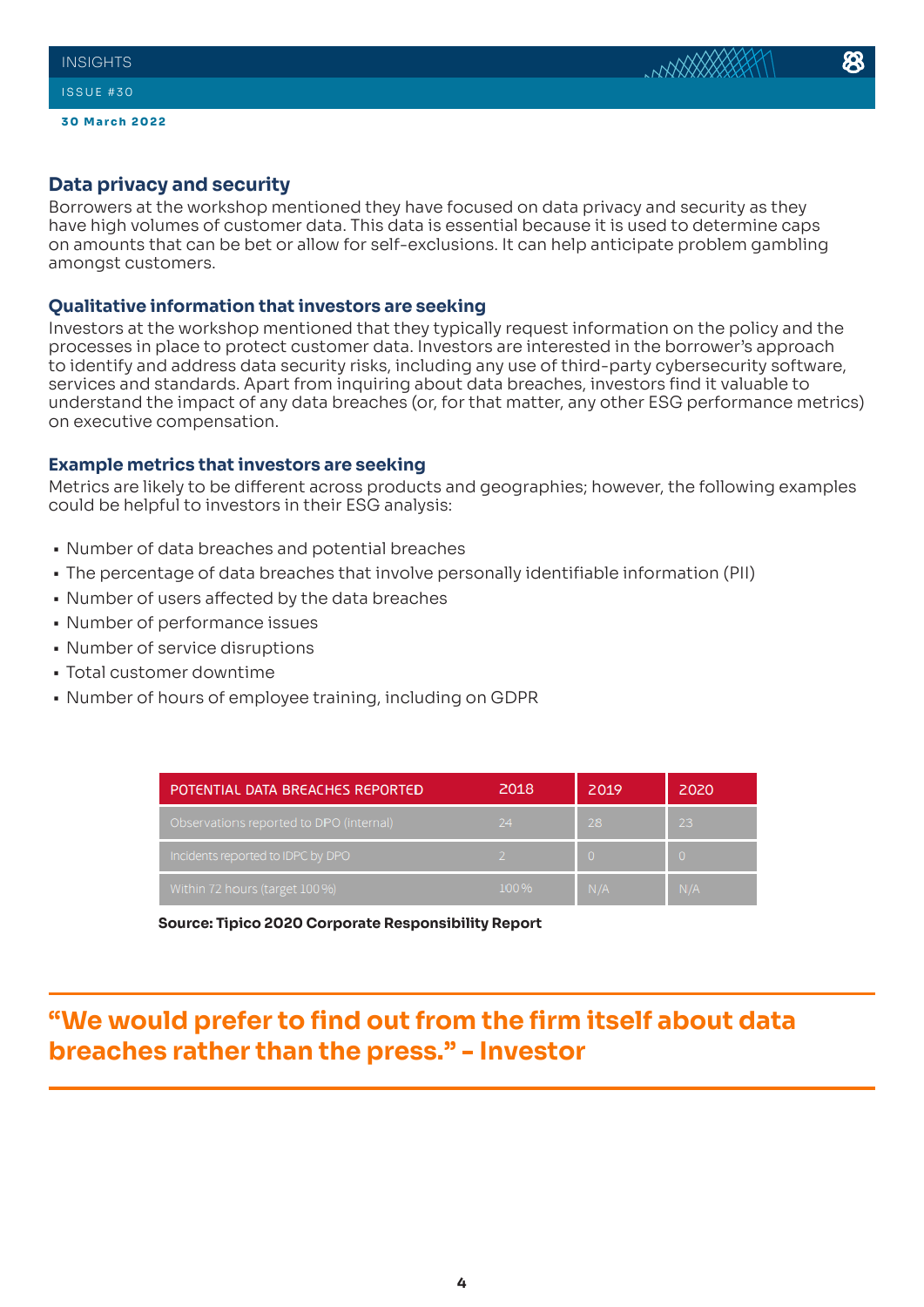**30 March 2022**

# **Human capital**

Human capital management is vital in the gaming industry as it is for many industries especially in the current environment where labour shortages are more common. Borrowers at the workshop mentioned the difficulty to recruit and retain good engineers for example. They understand the importance of looking after their employees in order to attract, retain and develop a highly skilled workforce.

### **Qualitative information that investors are seeking**

Investors seek to understand employees' satisfaction levels and the borrower's staff retention plans. Often investors will ask for an employee turnover rate, for example. One borrower noted caution regarding turnover figures as location matters; for example, in his view, the employee turnover in Rome is likely to be lower than in London or New York City.

Regular employee satisfaction surveys can help borrowers determine employees' satisfaction levels on workrelated issues, such as job satisfaction, compensation/ benefits, company policies, retention and workhours. Disclosure of such surveys creates transparency into this process for investors. It is also one of the data points in the ESG Data Convergence Project so would therefore be useful in comparing companies between sectors.

#### **Example metrics that investors are seeking**

Some suggested social metrics are as follows, disclosed by some gaming companies but applicable across sectors.

# **Governance Remains of Paramount Importance**

#### **Credible ESG strategy and good governance**

As mentioned in ELFA's previous Insights reports, governance and transparency remain essential focus areas for investors. Some investors at the workshop said they value a credible ESG strategy with a good governance structure, where incentives are aligned.

## **Qualitative information that investors are seeking**

The importance of good governance is not unique to the gaming sector, but it is particularly critical given the broader sector's historical links to illicit activities, bribery and organised crime, which is still a potential factor in some markets. Investors at the workshop emphasised they would like to see if there is a solid corporate ESG strategy in place and whether there are any links between executive performance and responsible gaming measures.

| <b>Best place to work performance</b><br>indicators              | 2021          | 2020  | 2019 |
|------------------------------------------------------------------|---------------|-------|------|
| <b>Customer Satisfaction</b>                                     | 60%           | 60%   | 60%  |
| Central L&D investment                                           | £2.6m         | £1.2m | n/a  |
| Average hours per employee of<br>training and development        | 10.5<br>hours | n/a   | n/a  |
| Average amount spent per employee<br>on training and development | £116          | n/a   | n/a  |
| Average hours per manager of<br>training and development         | 38.5<br>hours | n/a   | n/a  |
| Average amount spent per manager<br>on training and development  | £577          | n/a   | n/a  |
| Employee turnover - all                                          | 32%           | 26%   | 44%  |
| Employee turnover - voluntary                                    | 25%           | 17%   | 33%  |
| Whistleblowing incidents reported<br>and investigated            | 29            | 34    | 34   |
| Employee accidents                                               | 117           | 137   | 179  |
| Employee reportable incidents                                    | 5             | 4     | 8    |
| <b>Public accidents</b>                                          | 9             | 31    | 24   |
| Public reportable incidents                                      | 1             | 0     | 0    |

**Source: Entain 2021 Annual Report**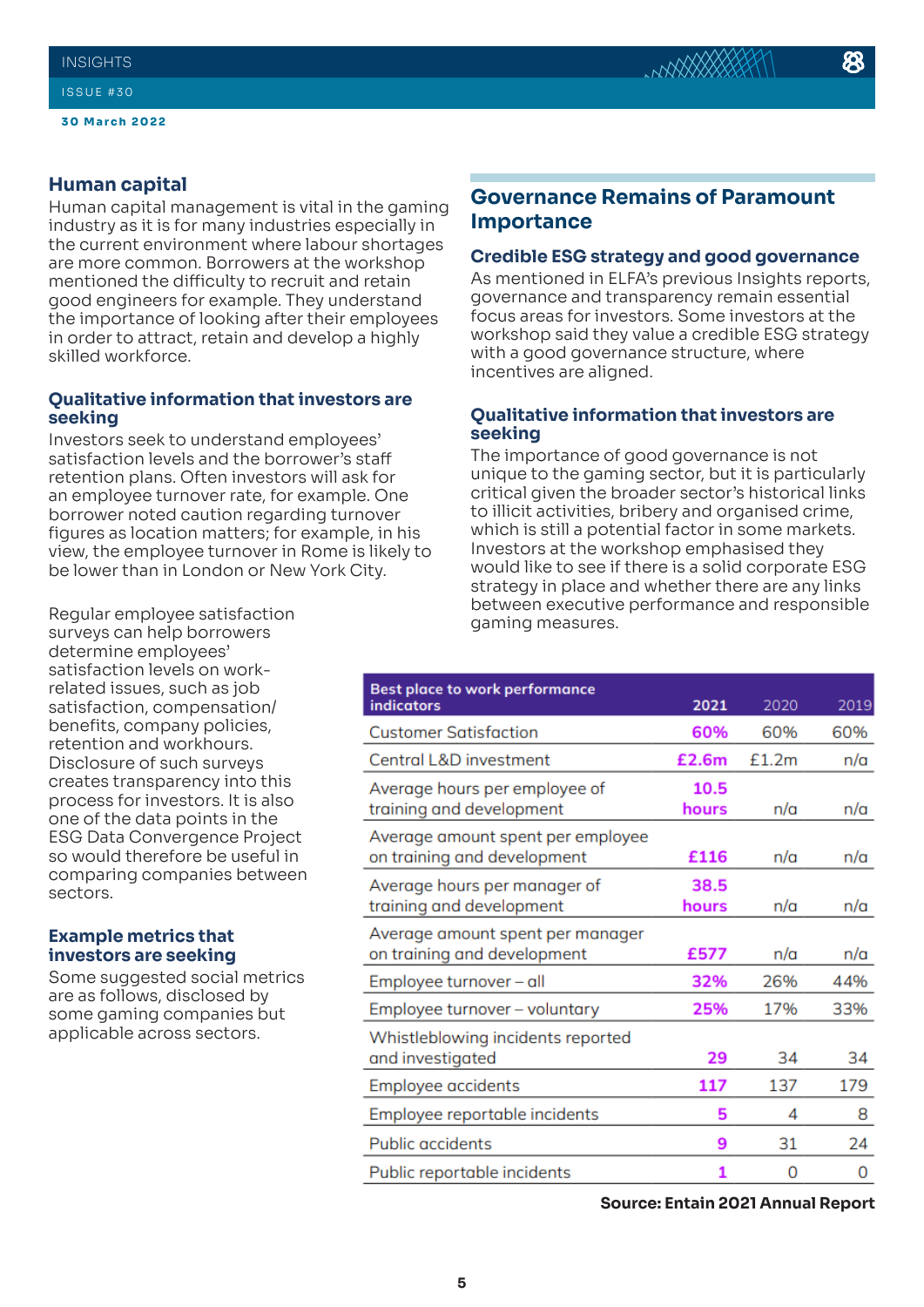#### **INSIGHTS**

#### **30 March 2022**

Across sectors, investors seek appropriate information on, for example:

- 1. The board composition, including details on each member's tenure, gender and experience, and to what extent the board is run independently from management;
- 2. Control committees, such as audit, risk and remuneration;
- 3. Anti-bribery, anti-money laundering and whistleblowing policies; and
- 4. Auditors used and any regular frequency of replacement.

# **Example metrics that investors are seeking**

Some suggested governance metrics are as follows, disclosed by some gaming companies but applicable across sectors:

- Number of whistleblowing cases that have been reported to the external ombudsman or the respective regulator
- Number of suspicious transactions that have been investigated
- Board composition, with respect to experience/skills, tenure and gender and/or ethnic diversity
- Percentage of revenue and EBITDA generated in unregulated markets (including JVs and minority investments)



**Source: Entain 2021 Annual Report**

# **"In Italy, when it comes to returns and how much asset managers are willing to give up for ESG, a large number of investors accepted ESG over returns." - Investor**